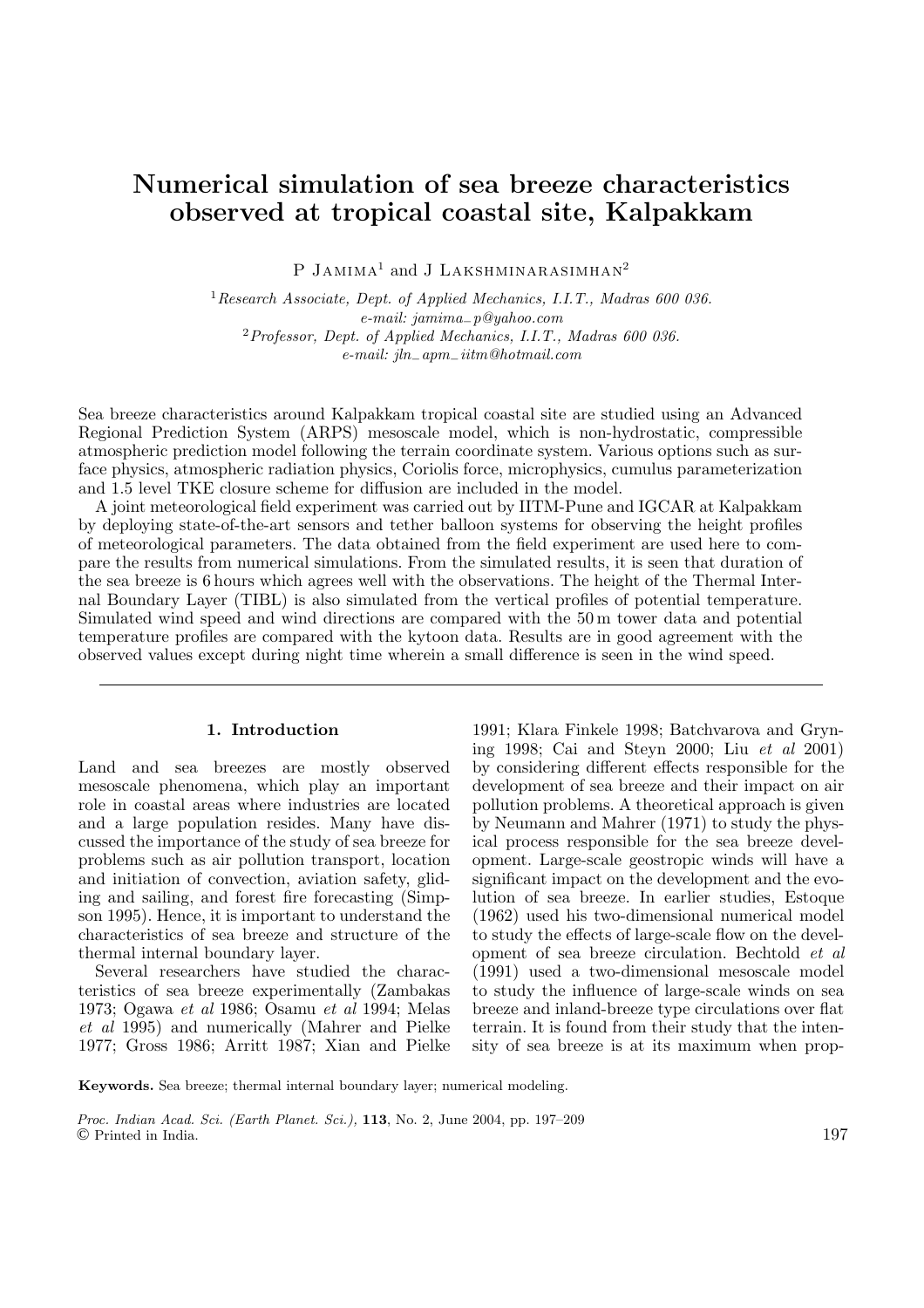agation speed of the sea breeze front is cancelled by the background wind speed and turbulent mixing. Dynamics of land and sea breeze circulation in Santa Barbara were numerically studied by Novitsky et al (1992) using a two-dimensional numerical model.

Calculated wind profiles were compared with the measured data, which showed greater discrepancy for upper parts of the profiles, where errors in estimating geostropic conditions or synoptic-scale pressure variations are most evident. Carissimo et al (1996) used a three-dimensional, non-hydrostatic MECURE model to show that a mesoscale model with its physical parameterizations is able to reproduce a local phenomenon like the sea breeze by using a large scale forcing, simpler than nested techniques. The time evolution of simulated surface wind is in global agreement with the available observations whereas a difference in wind direction is seen as compared to the measurements made in two stations called Dafni and Liosia. A tropical sea breeze circulation over Cleveland Bay is simulated by Ma (1997) using a two-dimensional mesoscale model. The effects of local terrain, an island and large-scale wind on the sea-land breeze circulation are investigated and results are compared with the experimental data. He showed that the intensity of the simulated circulation was weaker than the real situation. However, it is suggested that only a three-dimensional model can hope to produce better agreement between the simulated results and observed data. Flow dynamics under moderate to large-scale winds were simulated by Melas et al (1998a) in Athens basin using a three-dimensional, hydrostatic higher-order turbulence closure model. The experimental data from MEDCAPHOT-TRACE is used to compare the simulated results. They observed that discrepancies are mainly due to uncertainty in estimating the surface temperature change with topography height. Nevertheless, the model does not include rural-urban temperature contrast. The same model and experimental data were used by Melas et al (1998b) to study the anatomy of sea breeze circulation in Athens under weak large-scale ambient winds. Sea breeze patterns were simulated well except with some differences in small-scale fluctuations near surface winds, found in observations but are smoothened in the simulated results. A twodimensional mesoscale model with 1.5 turbulent closure scheme, is developed by Thara et al (1999) for providing wind field for air pollution calculations. Meteorological data available from Oresund experiment was used to validate the model, which showed an over-prediction of the wind and temperature in the surface layer. The observed discrepancies were explained as due to non-inclusion of long wave radiation divergence, the use of flux profile relationships parameterized for homogeneous terrain, neglect of three-dimensional effects and hydrostatic assumptions. From all these studies, some discrepancies are always observed in most of the models when compared with field data. It is of course known that simulation of exact scenario of the real atmosphere is not possible.

Kalpakkam is a tropical coastal site with plain terrain and linear coastline where temperature of the land is quite high. Sea breeze is frequently observed in this region mainly due to difference in land and sea temperature and large-scale geostrophic winds. Though tropics have higher temperature than mid-latitudes, the difference between land and sea surface temperature is not more than 10◦C. This temperature difference is also higher in the tropics than higher altitudes. For example, in Chennai around mid-summer, the maximum temperature over land is 42◦C and sea surface temperature is 27°C approximately. In these situations, the sea breeze will develop even opposing the geostrophic wind. Another reason is also because of weak Coriolis force which makes the steering of the wind also weak permitting the breeze to propagate as deep inland as possible. Few studies have been made with the help of field experiments but not numerically (CABLE–98, Thara et al 2002) to study the sea breeze characteristics around Kalpakkam. Hence, in the present paper, characteristics of sea breeze such as vertical and horizontal extent, duration, onset of sea breeze and thermal internal boundary layer structure were numerically predicted and validated with the observed data.

The main aim of the study is to see how best the model will simulate sea breeze characteristics under tropical conditions. ARPS model is chosen in this study as it incorporates most of the atmospheric dynamics and physics like the models which were mentioned above and if found suitable, it can be used for pollution dispersion simulation studies. Nevertheless, efforts continue towards further understanding of the shortcomings of the models and improving the models. The present study is yet another contribution in this direction.

### **2. Model description, initialization and field experiment**

Advanced Regional Prediction System (ARPS), (Xue et al 2000; 2001) is a storm and mesoscale model developed by the Centre for Analysis and Prediction of Storms (CAPS), Oklahoma University. The model is a non-hydrostatic, compressible atmospheric prediction model in a terrain following coordinate with equal spacing in  $x$  and  $y$  directions and the grid stretching in the vertical direction. It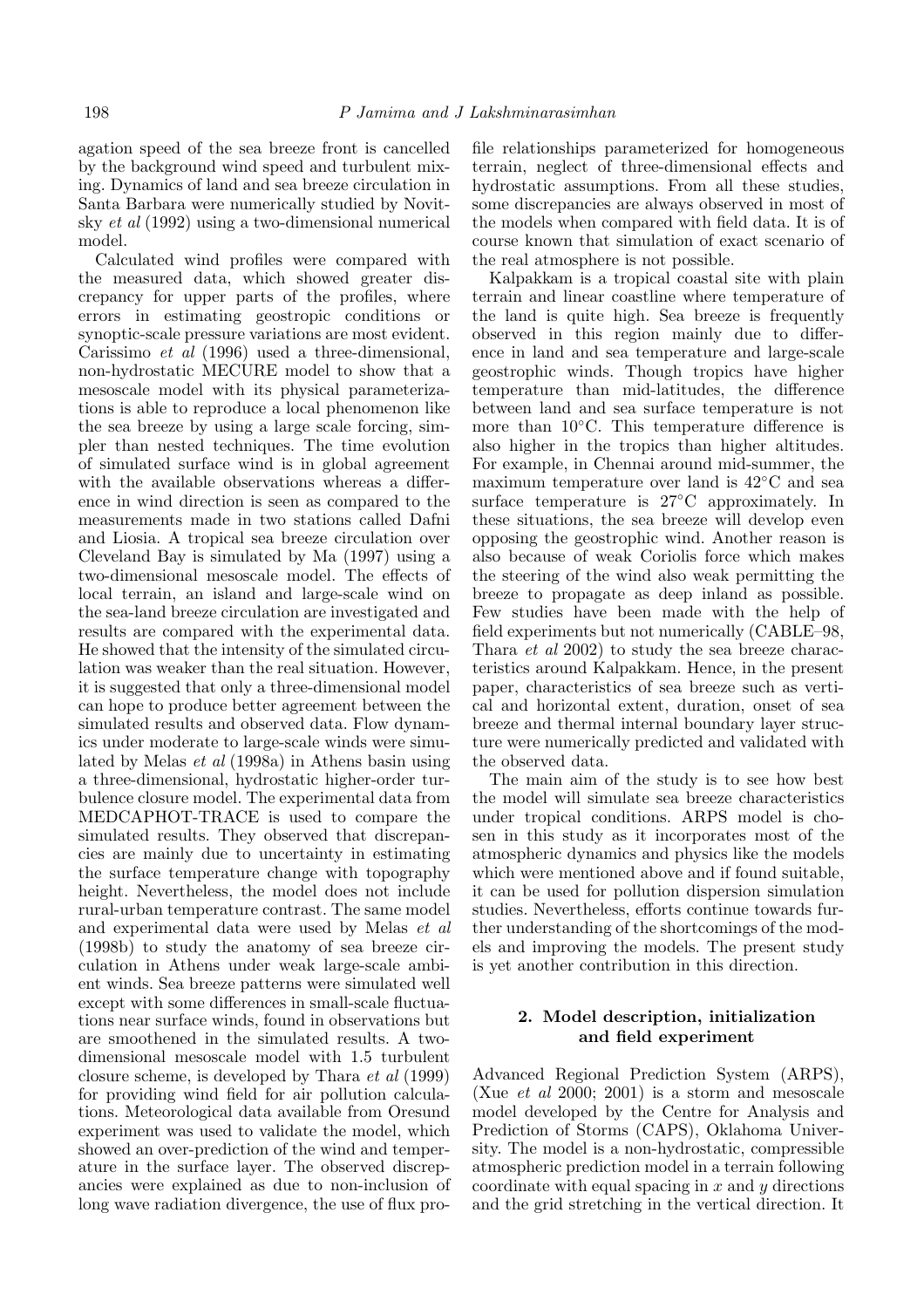is used for scales ranging from a few meters to hundreds of kilometers. The model can be run in 1D, 2D and 3D modes.

The ARPS model solves prognostic equations for  $u, v, w$ , the  $x, y$ , and  $z$  components of velocity, the perturbation potential temperature  $\theta'$ , and perturbation pressure  $P'$ , sub-grid scale turbulent kinetic energy and the six categories of water variables such as water vapor, cloud water, rain water, cloud ice, snow and hail. Detailed description of the model and governing equations are shown in the ARPS user's guide (Xue et al 1995). The various options used in the model are shown in table 1 below.

In the present study, the model was initialized using single sounding data at 6:00 hrs IST and at surface level data from field experiment is used for initialization. The number of grid points or nodes in x, y, and z directions are 35, 4 and 20 respectively and spacing between the grid  $dx$  and  $dy$  is given as 2000 m. Horizontally 40 km from the coast is initialized as land and 30 km after the coastline as sea. In the first step the model was run in coarse grid with horizontal grid resolution of 5 km and also with 100 km land surface from the coast. But the simulated horizontal sea breeze extent was not more than 40 km as there was high synoptic wind opposing the sea breeze on the chosen day. So, the study is confined to 40 km for the computational ease. Sounding file shows that winds are southwesterly at lower levels and westerly at higher levels with jet at about 1 km. The model was tested for Kalpakkam soil conditions (Jamima et al 2001) and skin temperature of the land and ocean were initialized as 297 K and 300 K respectively with 25% surface soil moisture taken from the observations of field experiment and buoy data. The model is run for 24 hours in its two-dimensional form. The horizontal and vertical grid positions of  $x$  and  $z$ co-ordinates used in the model are given below:

| Options                                                                   | Description                                                                        |  |  |  |  |  |
|---------------------------------------------------------------------------|------------------------------------------------------------------------------------|--|--|--|--|--|
| Initialization                                                            | External sounding                                                                  |  |  |  |  |  |
| Vertical grid<br>stretching                                               | Hyperbolic tangent function                                                        |  |  |  |  |  |
| Buoyancy terms                                                            | Second order                                                                       |  |  |  |  |  |
| Momentum and<br>scalar advection                                          | Fourth order                                                                       |  |  |  |  |  |
| Boundary conditions<br>west $\&$ east<br>north $\&$ south<br>top & bottom | Radiation<br>periodic<br>rigid                                                     |  |  |  |  |  |
| Coriolis force                                                            | Yes                                                                                |  |  |  |  |  |
| Turbulence                                                                | 1.5 TKE mixing<br>(Sun and Chang 1986)                                             |  |  |  |  |  |
| Micro physics                                                             | Kessler warm rain with Kain $\&$<br>Fritsch convective cumulus<br>parameterization |  |  |  |  |  |
| Atmospheric<br>radiation                                                  | Yes                                                                                |  |  |  |  |  |
| Surface physics                                                           | Yes                                                                                |  |  |  |  |  |
|                                                                           |                                                                                    |  |  |  |  |  |

The main objective of the field experiment is to collect the extensive data for the study of boundary layer dynamics focusing on TIBL characteristics under sea breeze conditions and dispersion characteristics around Kalpakkam coastal site. The site is located at the eastern coast of southern Indian peninsula at  $12°34'28''$ N latitude and  $80°10'20''E$ longitudes, 80 km south of Chennai City as shown in figure 1. The terrain is plain and elevated about

| Horizontal grids: $X(0) = 0; X(I) = [X(I - 1) + 2]$ km |          |          |          |    |              |    |    |                                                             |    |        |     |     |            |                          |      |      |      |
|--------------------------------------------------------|----------|----------|----------|----|--------------|----|----|-------------------------------------------------------------|----|--------|-----|-----|------------|--------------------------|------|------|------|
| l = 1<br>$X(I) = 2 km$                                 |          | 1.111    | LAND<br> |    |              |    |    | $I = 21$<br>$\cdots$<br>$\sim$ and $\sim$<br>$X(I) = 42$ km |    |        |     |     | <b>SEA</b> | $= 35$<br>$X(I) = 70$ km |      |      |      |
| Vertical grids:                                        |          |          |          |    |              |    |    |                                                             |    |        |     |     |            |                          |      |      |      |
| Grid No.                                               |          | $\Omega$ | 3        | 4  | $\mathbf{G}$ | 6  |    | 8                                                           | 9  | $10\,$ | 11  | 12  | 13         | 14                       | 16   | 18   | 20   |
| z(m)                                                   | $\Omega$ | 10       | 18       | 26 | 34           | 42 | 50 | 60                                                          | 75 | 100    | 170 | 345 | 650        | $1000\,$                 | 2000 | 3000 | 4000 |

### 2.1 Field experiment

A series of field experiments, (CABLE–2001 Report; Sivaramakrishnan and Venkatesan 2002) at Kalpakkam, were conducted during summer monsoon along with the scientists of IITM-Pune and Andhra University from June 19th to July 6th, 2001 near Kalpakkam.

1 m above MSL. The coastline is linear and runs along SSW-NNE. Vegetation in the study area consists of cultivation with tall buildings and trees with sandy clay soil.

The experimental site has more vegetated land than near the coast. The experiments were carried out near Anupuram and IGCAR new main gate, which are distant nearly 5.5 km and 1 km

Table 1. Various options used in the ARPS model.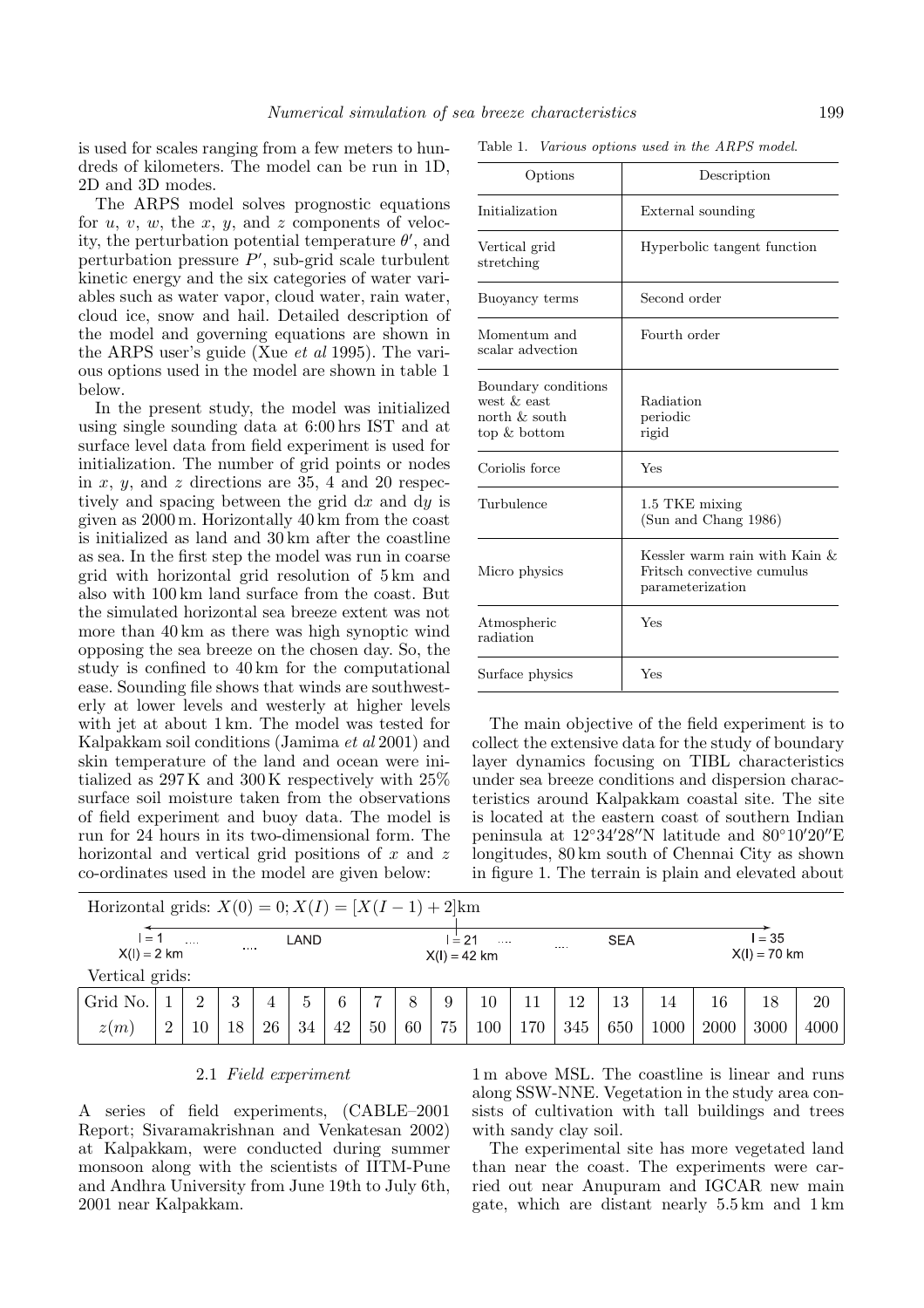

Figure 1. A sketch (not to scale) showing the field site Anupuram and Kalpakkam.

respectively from the coast. The experimental facilities include meteorological tower, sonic anemometer, tethered balloon and radiation measurements. Vertical profiles of meteorological parameters were collected using kytoon observations, and wind speed and direction were measured continuously at four different levels i.e., 10 m, 17 m, 29 m and 50 m respectively. Incoming short wave and long wave radiation, out going short wave and long wave radiation and net radiation were also measured using solar radiometers at 2 m above the ground level. Though there were rains some time, there was a suitable atmosphere with cumulus clouds for collecting the data on the chosen day. Synoptic data from IMD, Chennai was also taken during this period, which includes surface data, upper air data and vertical profiles of wind and temperature.

### **3. Result and discussion**

Characteristics of the sea breeze and internal boundary layer circulation near Kalpakkam are numerically studied using ARPS model and compared with the observed values. Model was initialized using single sounding data taken from Indian Meteorological Department, Meenambakkam which is nearly 10 km inland from the coast at morning 05:30 hrs. Initial land and sea temperature are initialized as 297 K and 300 K respectively in the two layer soil model of ARPS and run for 24:00 hrs. The wind speed, direction and temperature profiles of the radiosonde observations used to initialize the model are shown in figure 2. The wind profile shows that winds are westerly and south westerly at lower levels at 05:30 hrs and 17:30 hrs respectively and easterly above 10 km at 05:30 hrs and 17:30 hrs. The Low Level Jet (LLJ) at 05:30 hrs is seen above 1 km (<sup>∼</sup> 13 m/sec) and at 10 km (<sup>∼</sup> 14 m/sec) and at 17:30 hrs LLJ is seen above 3 to  $4 \text{ km}$  (13 m/sec) and above  $10 \text{ km } (19 \text{ m/sec})$  because of passing of summer monsoon trough. The potential temperature profile shows the strong stable stratification in troposphere up to 10 km during 05:30 hrs and 17:30 hrs.

The simulated results are discussed below.

### 3.1 Structure of the wind

The wind fields in the <sup>x</sup>-<sup>z</sup> plane of the model at different hours i.e., 06:00, 15:00, 18:00 and 23:00 hrs are shown in figure 3. They show the evolution of vertical circulation throughout the day. Morning at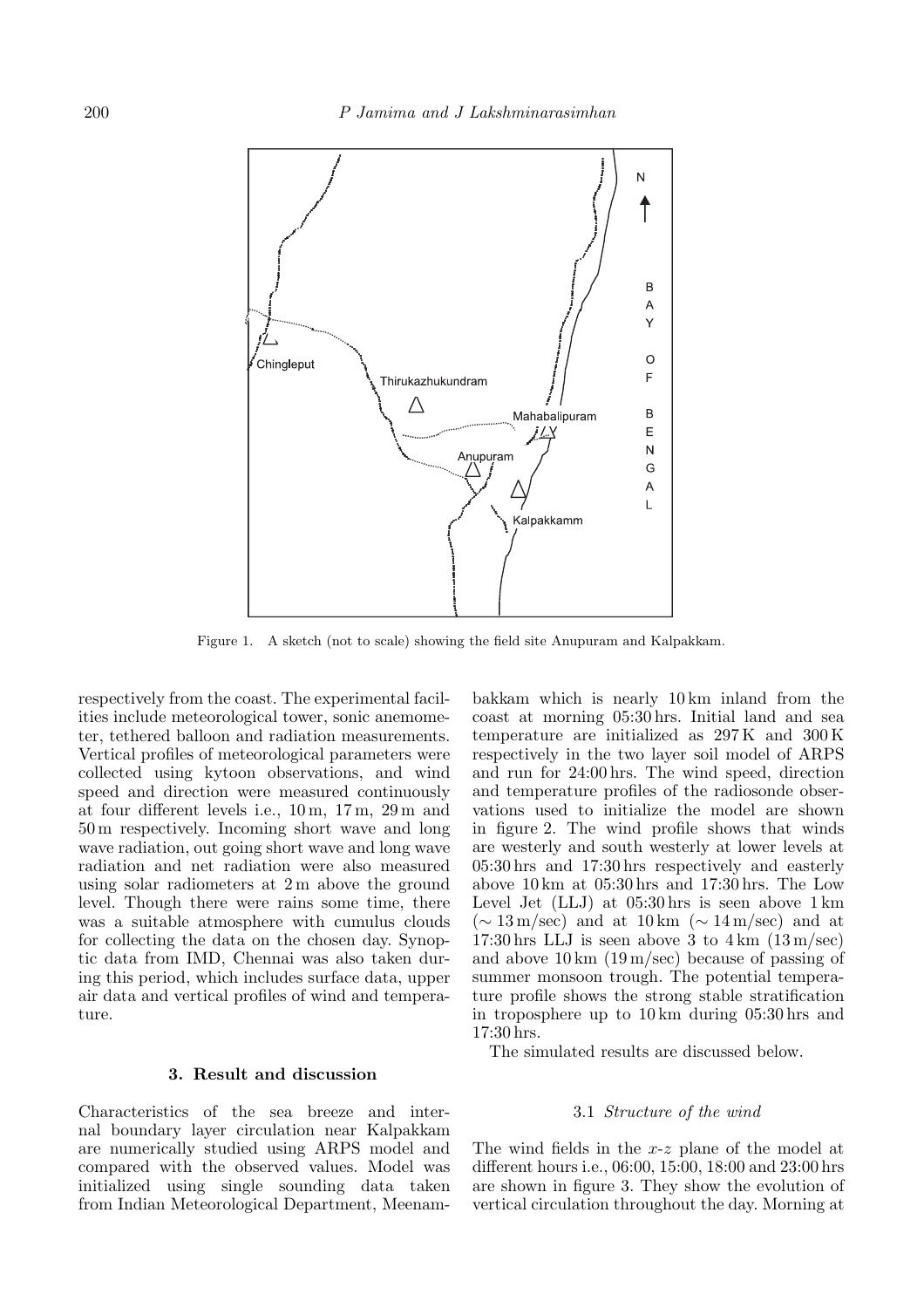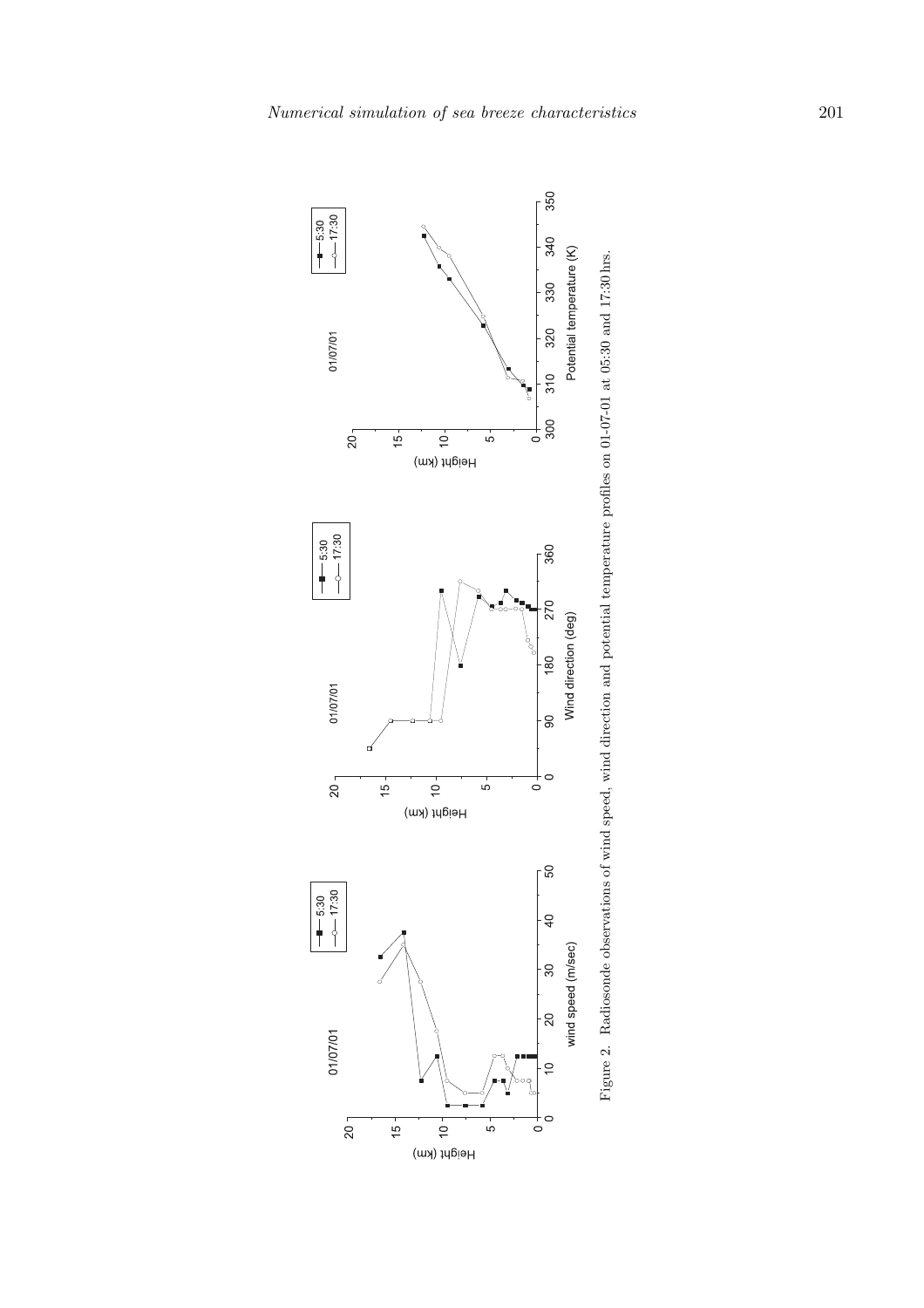

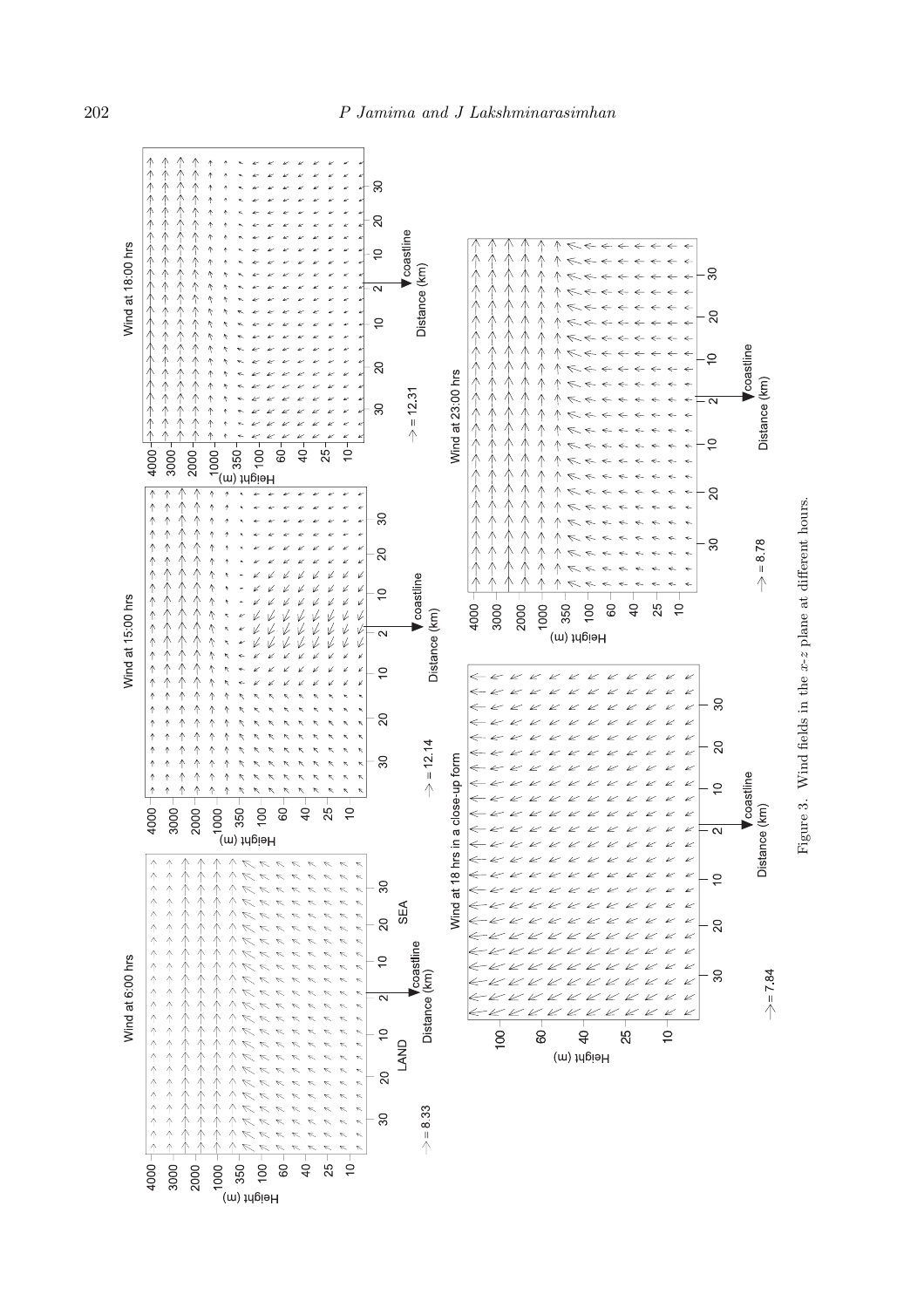

Figure 4. Spatial distribution of vertical velocity at sea breeze time.

6:00 hrs, winds are SSW at lower levels and westerly at higher levels. Thermal turbulence is gradually increased as the temperature of the land was enhanced due to the increase in solar radiation, thus developing low pressure over the land and high pressure over the sea.

In tropical regions like Kalpakkam, land-sea temperature difference will be high and thus cause developing of sea breeze. Winds are southwesterly until noon, and around 12:00 hrs, as the difference in land and sea temperatures is gradually increased to 3◦C a weak offshore wind towards south easterly with increase in wind speed (not shown in the figure) is observed. In addition, at around 15:00 hrs when the temperature difference between land and sea reached 7◦C, southeasterly wind gradually penetrates towards inland simulating maximum strength of the sea breeze with increase in wind speed and decrease of temperature. This time of onset of sea breeze is exactly the same as that found in the kytoon observations. The strength of the sea breeze is increased gradually and reached a maximum at 18:00 hrs. Wind at 18:00 hrs up to 10 vertical levels  $(z = 100 \,\mathrm{m})$  is also shown in close-up form in figure 3 to see the horizontal and vertical extent of the sea breeze. It is seen that the sea breeze is extended horizontally 40 km from the coast towards the land and 100 m vertically.

As solar radiation gets decreased, wind speed also decreases due to less difference between sea and land temperature. At around 23:00 hrs, we can see the wind moving towards sea simulating land breeze which is one hour delayed than that observed by field data. According to simulations, the strength of the sea breeze is from 15:00 hrs to 21:00 hrs. The spatial distribution of simulated vertical velocity at sea breeze time is shown in figure 4 and simulated maximum value is 1.43 m/sec.

### 3.2 Spatial distribution, temporal variation and vertical profile of potential temperature

The spatial distribution of simulated potential temperature is shown in figure 5 at 06:00 hrs, 15:00 hrs, and 18:00 hrs. In the early hours of the day (say at 06:00 hrs), we can see a strong stable atmosphere over land and sea and the sea surface temperature is constant throughout the day. As temperature of the land increases there is an unstable atmosphere around 12:00 hrs (not shown in the figure) and after the onset of sea breeze around 15:00 hrs, there is a decrease in temperature over the land due to sea breeze indicating a stable atmosphere (as seen at 18:00 hrs). Temporal variation of potential temperature over land and sea is shown in figure 6, which indicates the stable atmosphere over the land and unstable atmosphere over sea. The temperature over sea is seen constant up to 100 m height. The simulated potential temperature profile before and after the onset of the sea breeze is shown in figure 7, where a decrease of 2◦C in temperature is observed after onset of sea breeze. Potential temperature profiles before and after the onset of sea breeze are compared with the kytoon data collected in the field experiment and are shown in figure 8. It is found that the simulated temperature profiles are in good agreement with the field data.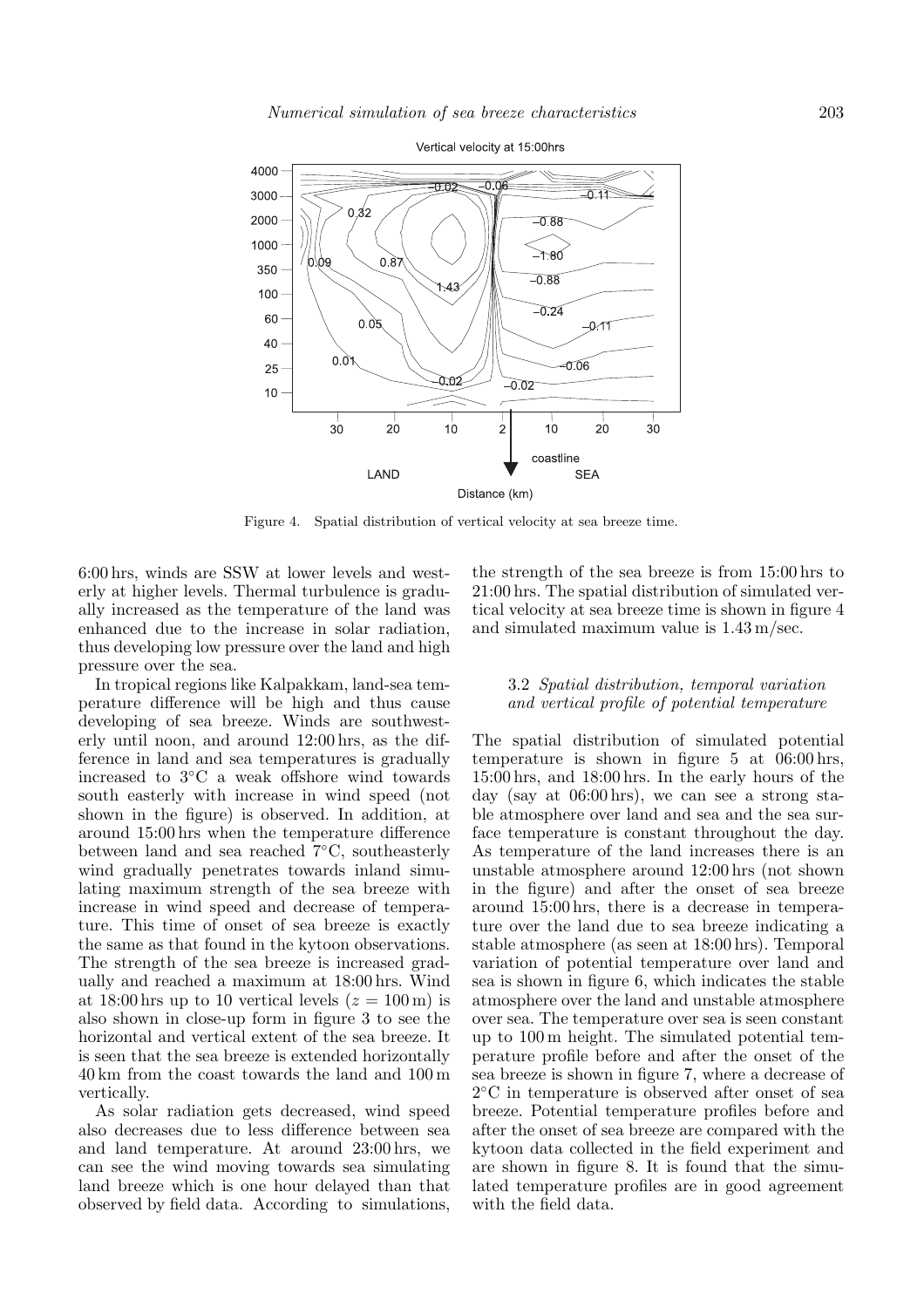# 204 P Jamima and J Lakshminarasimhan



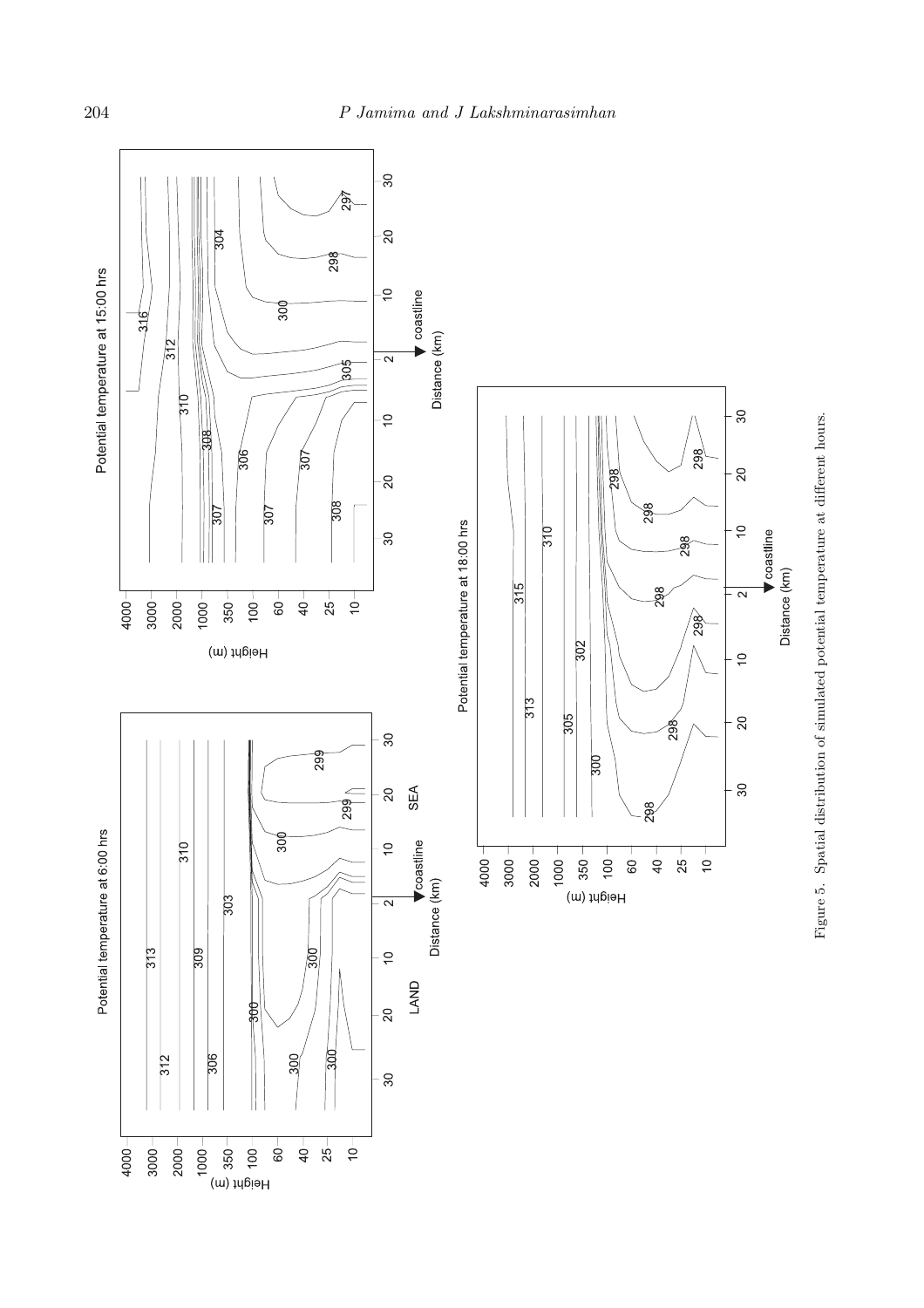

Figure 6. Temporal variation of potential temperature over land and sea.



Figure 7. Simulated potential temperature profile before and after onset of sea breeze.

### 3.3 TIBL height

The formation and growth of Thermal Internal Boundary Layer (TIBL) due to change in roughness and temperature of the surface, plays an important role in understanding the diffusion properties of air pollutants. Melas and Kambezidis (1992) showed that TIBL depth is a function of downwind distance from the coastline, wind speed and land and sea surface roughness. The TIBL acts as a lid suppressing the vertical mixing of air pollutants. Hence, pollutants are entrapped within the TIBL. Growth of the TIBL is controlled by both convective and mechanical turbulence (Gryning and Batchvarova 1990). The height of the TIBL is simulated from potential temperature profiles where inversion is seen in the temperature profiles and it is observed as 238 m height above ground level with a downwind distance of 18 km from the coastline as shown in figure 9.

It is also seen that there is an increase of TIBL depth with respect to distance from the coast. The height of the mixed layer above the TIBL is simulated as 1000 m, where constant temperature is observed above the land as already shown in figure 5.

### 3.4 Comparison of model results with observed tower data

Numerically predicted results are compared with the observed data collected in the field experiment. Wind profile simulated at 6:00 hrs is compared with the radiosonde data collected from IMD Chennai and is shown in figure 10, where a jet is seen to be simulated from the model as also observed in the data. Meteorological tower data collected near Anupuram, which is 5.5 km away from the coast, is used to compare the wind speed and wind direction simulated by the ARPS model. The tower data are collected at 10, 17, 29 and 50 m levels above the ground. Comparisons of wind speed and wind direction at respective levels are shown in figure 11. The results are in good agreement with the observed values from the field experiments. From the figure, we can see that the onset of sea breeze is simulated one hour before that observed according to the tower data. A sudden increase of wind speed from 4 to  $9 \text{ m/sec}$  and a change in the direction of wind from southwesterly to southeasterly is seen when sea breeze was set at 15:00 hrs from the simulated values. A difference of 1 to  $2 \text{ m/sec}$  wind speed is seen at all levels in the night time and for the rest of the day, wind speed is well simulated. Comparison of wind direction at 10, 17, 29 and  $50 \,\mathrm{m}$  is in good agreement with observed values during day time with the exception that wind direction at night and early hours of the next day, is not coinciding with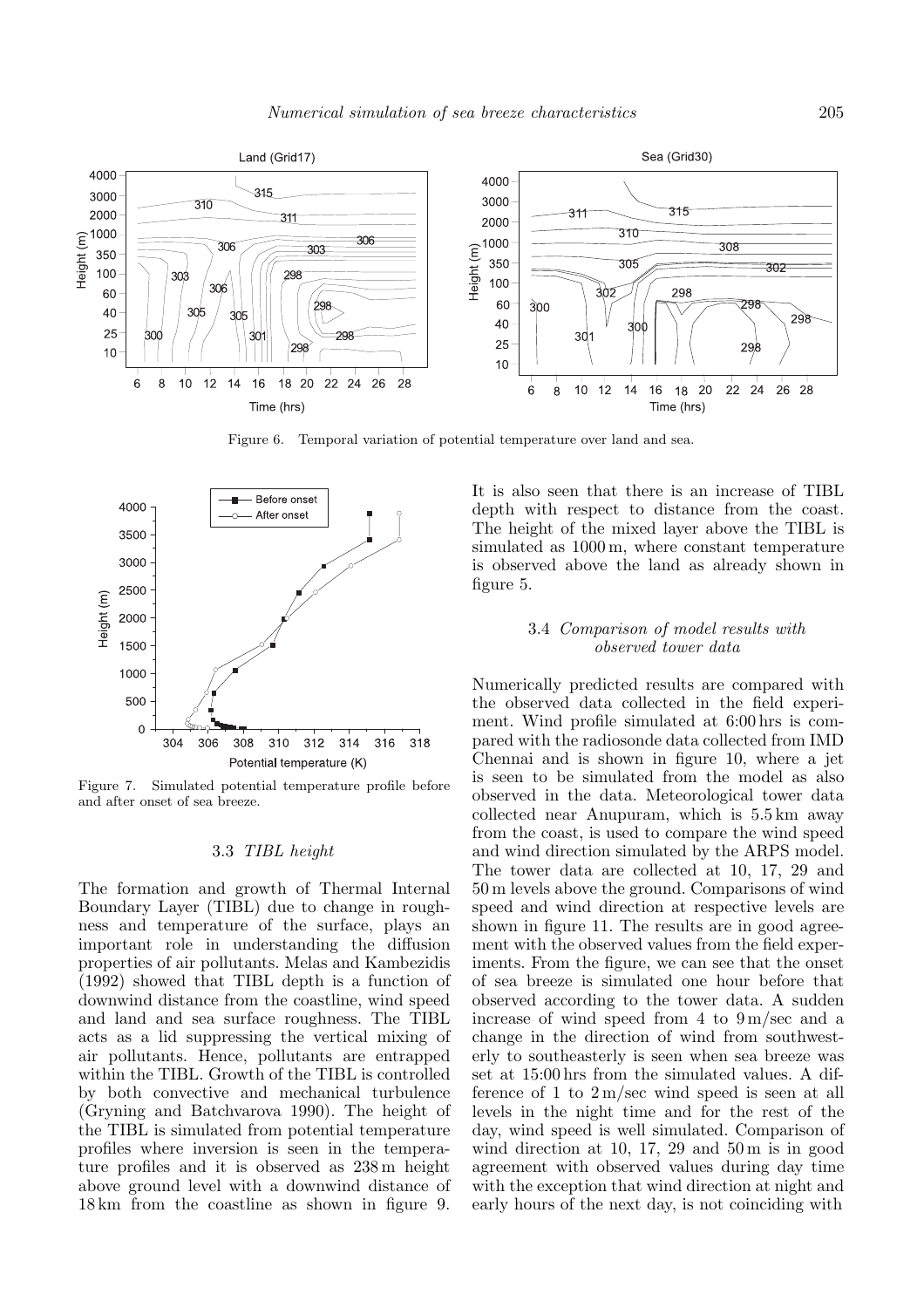- observed - observed Before onset of sea breeze After onset of sea breeze – model model Ő Height (m) Height(m)  $\overline{20}$  $\mathbf 0$  $\overline{0}$ Potential temperature (K) Potential temperature (K)

Figure 8. Comparison of potential temperature profiles with kytoon observations before and after the onset of sea breeze.



Figure 9. Profiles of potential temperature from grid 12 to grid 23. (Grid 21 is coast line) TIBL height is shown.



Figure 10. Comparison of wind profile at 6:00 hrs.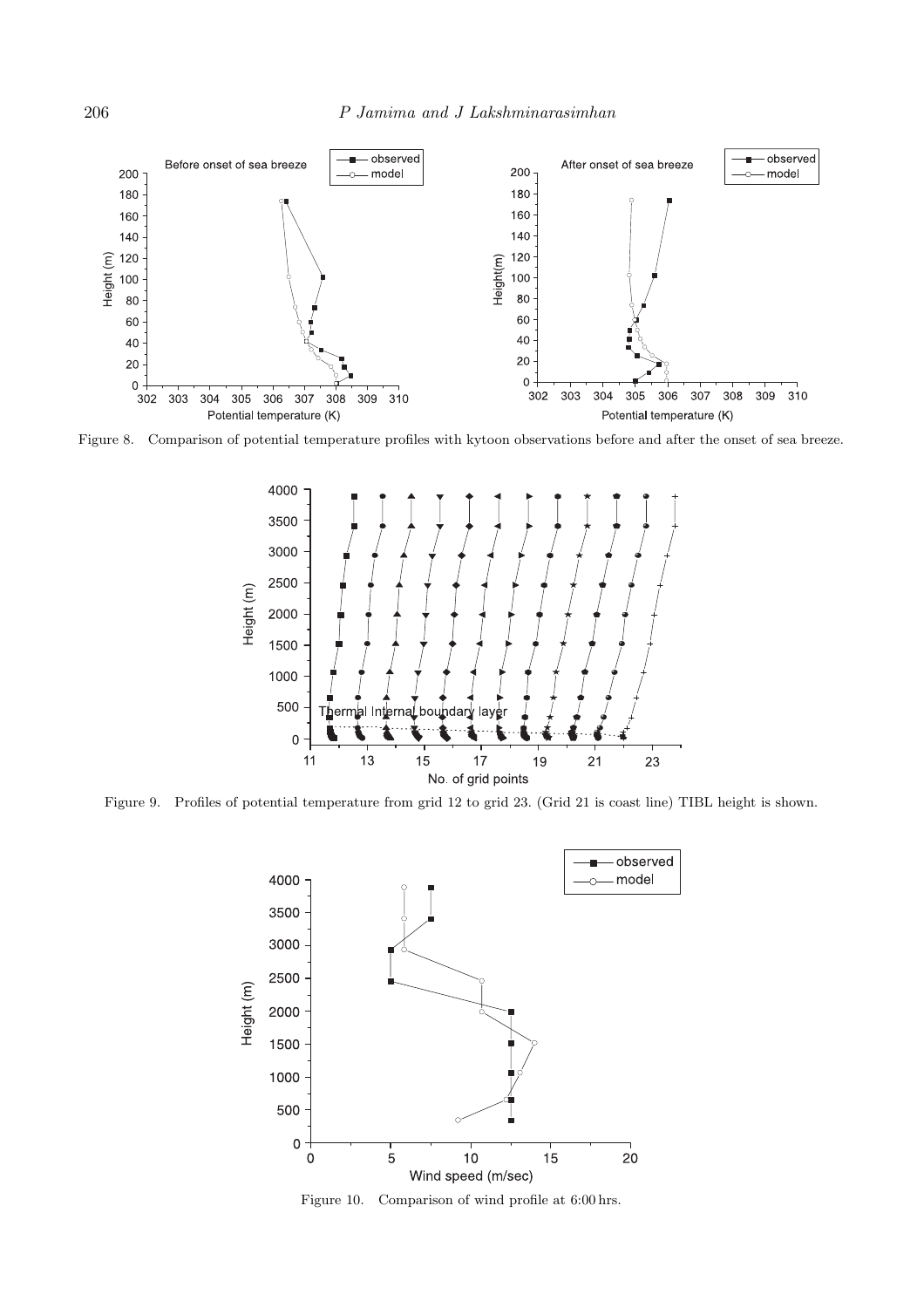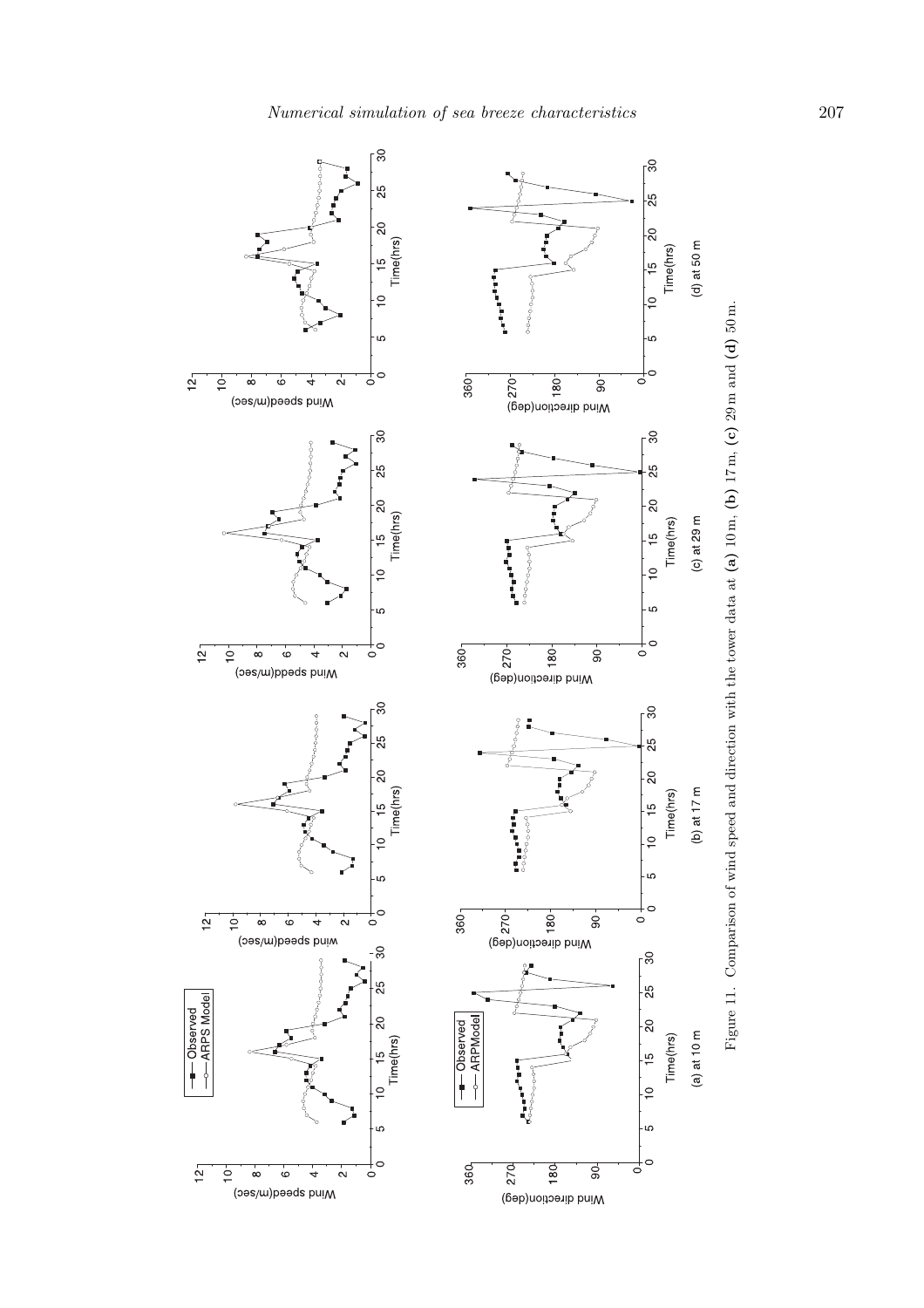the observed data. According to observations wind direction at 50 m is westerly until afternoon and moving SSE after 15:00 hrs. Nevertheless, by the simulated values, winds are southwesterly at morning hours and southeasterly after the onset of sea breeze. After 22:00 hrs we can see that winds moving from southeasterly to southwesterly simulating land breeze at all levels.

The simulated and observed values are shown in table 2. In earlier studies, most of the models have shown some discrepancies between the observed and simulated values. However, small discrepancies are observed in the present study because of the fact that the 1.5 TKE closure scheme used in the ARPS model is unable to predict the meteorological parameters realistically. The reason for this may be explained as the behavior of turbulent mixing will be different at the time of passage of the sea breeze front which is difficult to simulate in numerical models. For better simulations, it is suggested that large-eddy simulation models can be used.

Table 2. Comparison of experimentally observed values and numerically simulated values.

|                                                        | Numerical               | Experimental              |
|--------------------------------------------------------|-------------------------|---------------------------|
| Maximum<br>temperature                                 | 308 K                   | 309K                      |
| Minimum<br>temperature                                 | 298K                    | 300K                      |
| Sea breeze<br>onset time                               | $15-00$ hour            | $16-00$ hour              |
| Sea breeze<br>strength                                 | $8.3 \,\mathrm{m/sec}$  | $6.6 \,\mathrm{m/sec}$    |
| Duration of<br>sea breeze                              | 15-00 to 21-00<br>hours | $16-00$ to 22-00<br>hours |
| Humidity                                               | 35%                     | 38%                       |
| Net.<br>radiation                                      | $658\,\mathrm{W/m^2}$   | $506\,\mathrm{W/m^2}$     |
| Momentum<br>flux                                       | 77 W/m <sup>2</sup>     | $122.48\,\mathrm{W/m}^2$  |
| Sensible<br>heat flux                                  | $238\,\mathrm{W/m^2}$   | $200\,\mathrm{W/m^2}$     |
| TIBL height<br>$(5 \mathrm{km})$ inland<br>from coast) | 87 <sub>m</sub>         | 50 <sub>m</sub>           |

## **4. Conclusions**

From the present investigations the following conclusions are observed:

- Sea breeze characteristics and thermal internal boundary layer structure in the coastal area around Kalpakkam was studied using ARPS mesoscale model in its two-dimensional form assuming the <sup>y</sup> coordinate to be parallel to the coast.
- Strength and duration of sea breeze is simulated as 8.3 m/sec and 6 hours respectively.
- • Thermal internal boundary layer is simulated as 238 m height above the ground level and 18 km downwind distance from the coast.
- ARPS model results are compared with the observed data from the field experiment collected near Kalpakkam and simulated results are within acceptable limits.
- General trend in the meteorological parameters and coastal effects could be simulated by ARPS model. It is too optimistic to expect any model to simulate the exact atmospheric reality. Hence, ARPS model can be used to predict wind data for pollution dispersion models.

### **5. Acknowledgement**

We would like to express our sincere thanks to the Director of IMD Nungambakkam for providing the synoptic data for the study. We also thank Dr. A R Sundarrajan, Associate Director, SR&HPG and Dr. Natarajan, Head, Health and Safety Division, IGCAR, Kalpakkam and I.I.T. Madras for their continuous support to carry out this work.

#### **References**

- Arrit W R 1987 The effect of water surface temperature on lake breezes and Thermal Internal Boundary Layers; Boundary Layer Meteor., **<sup>40</sup>** 101–125
- Batchvarova E and Gryning S E 1998 Wind climatology, atmospheric turbulence and internal boundary-layer development in Athens during the MEDCAPHOT-TRACE experiment; Atmos. Environ., **32(12)** 2055–2069
- Bechtold P J, Pinty P and Mascart P 1991 A numerical investigation of the influence of large-scale winds on sea breeze and inland-breeze-type circulations; J. Appld. Met. **<sup>30</sup>** 1268–1279
- Cai X M and Steyn D G 2000 Modelling study of sea breezes in a complex coastal environment; Atmos. Environ., **<sup>34</sup>** 2873–2885
- Carissimo B, Dupont E and Marchand O 1996 Local simulations of land-sea breeze cycles in Athens based on large-scale operational analyses; Atmos. Environ. **30(15)** 2691–2704
- Estoque M A 1962 The sea breeze as a function of the prevailing synoptic situation; J. Atmos. Sci., **<sup>19</sup>** 244–250
- Gross G 1986 A numerical study of the land and sea breeze including cloud formation; Beitr. Phys. Atmosph. **59(1)** 97–114
- Gryning S E and Batchvarova E 1990 Analytical model for the growth of the coastal internal boundary during onshore flow; Q. J. R. Met. Soc. **<sup>116</sup>** 187–203